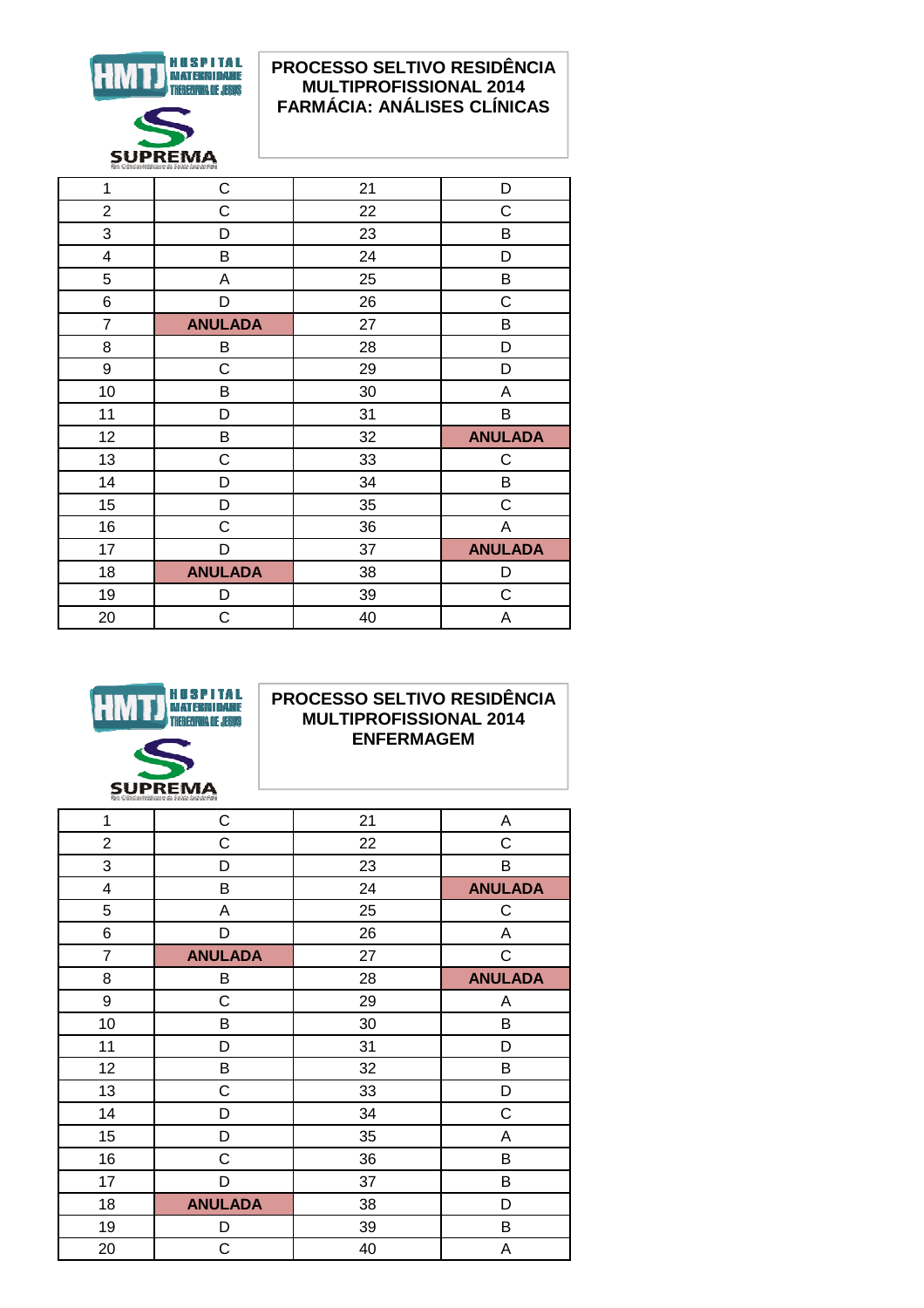

## PROCESSO SELTIVO RESIDÊNCIA **MULTIPROFISSIONAL 2014 FARMÁCIA**

|                |    | fac. Ciencias Médicas e da Saude Juiz de Fera |  |  |  |
|----------------|----|-----------------------------------------------|--|--|--|
| $\mathsf{C}$   | 21 | Α                                             |  |  |  |
| С              | 22 | D                                             |  |  |  |
| D              | 23 | D                                             |  |  |  |
| В              | 24 | D                                             |  |  |  |
| A              | 25 | $\mathsf C$                                   |  |  |  |
| D              | 26 | D                                             |  |  |  |
| <b>ANULADA</b> | 27 | D                                             |  |  |  |
| B              | 28 | C                                             |  |  |  |
| C              | 29 | D                                             |  |  |  |
| В              | 30 | А                                             |  |  |  |
| D              | 31 | B                                             |  |  |  |
| B              | 32 | D                                             |  |  |  |
| C              | 33 | D                                             |  |  |  |
| D              | 34 | D                                             |  |  |  |
| D              | 35 | C                                             |  |  |  |
| C              | 36 | $\mathsf C$                                   |  |  |  |
| D              | 37 | <b>ANULADA</b>                                |  |  |  |
| <b>ANULADA</b> | 38 | В                                             |  |  |  |
| D              | 39 | B                                             |  |  |  |
| C              | 40 | Α                                             |  |  |  |
|                |    |                                               |  |  |  |



#### PROCESSO SELTIVO RESIDÊNCIA **MULTIPROFISSIONAL 2014 FISIOTERAPIA**

| THEN SERIES AND RELEASED FOR THE STATE OF STATES. |                |    |             |
|---------------------------------------------------|----------------|----|-------------|
| $\mathbf{1}$                                      | $\mathsf C$    | 21 | D           |
| $\overline{c}$                                    | C              | 22 | C           |
| 3                                                 | D              | 23 | С           |
| 4                                                 | B              | 24 | D           |
| 5                                                 | A              | 25 | $\mathsf C$ |
| 6                                                 | D              | 26 | В           |
| $\overline{7}$                                    | <b>ANULADA</b> | 27 | A           |
| 8                                                 | B              | 28 | Α           |
| 9                                                 | $\mathsf C$    | 29 | Α           |
| 10                                                | B              | 30 | В           |
| 11                                                | D              | 31 | D           |
| 12                                                | B              | 32 | Α           |
| 13                                                | C              | 33 | D           |
| 14                                                | D              | 34 | D           |
| 15                                                | D              | 35 | D           |
| 16                                                | C              | 36 | B           |
| 17                                                | D              | 37 | Α           |
| 18                                                | <b>ANULADA</b> | 38 | C           |
| 19                                                | D              | 39 | B           |
| 20                                                | $\mathsf C$    | 40 | Α           |